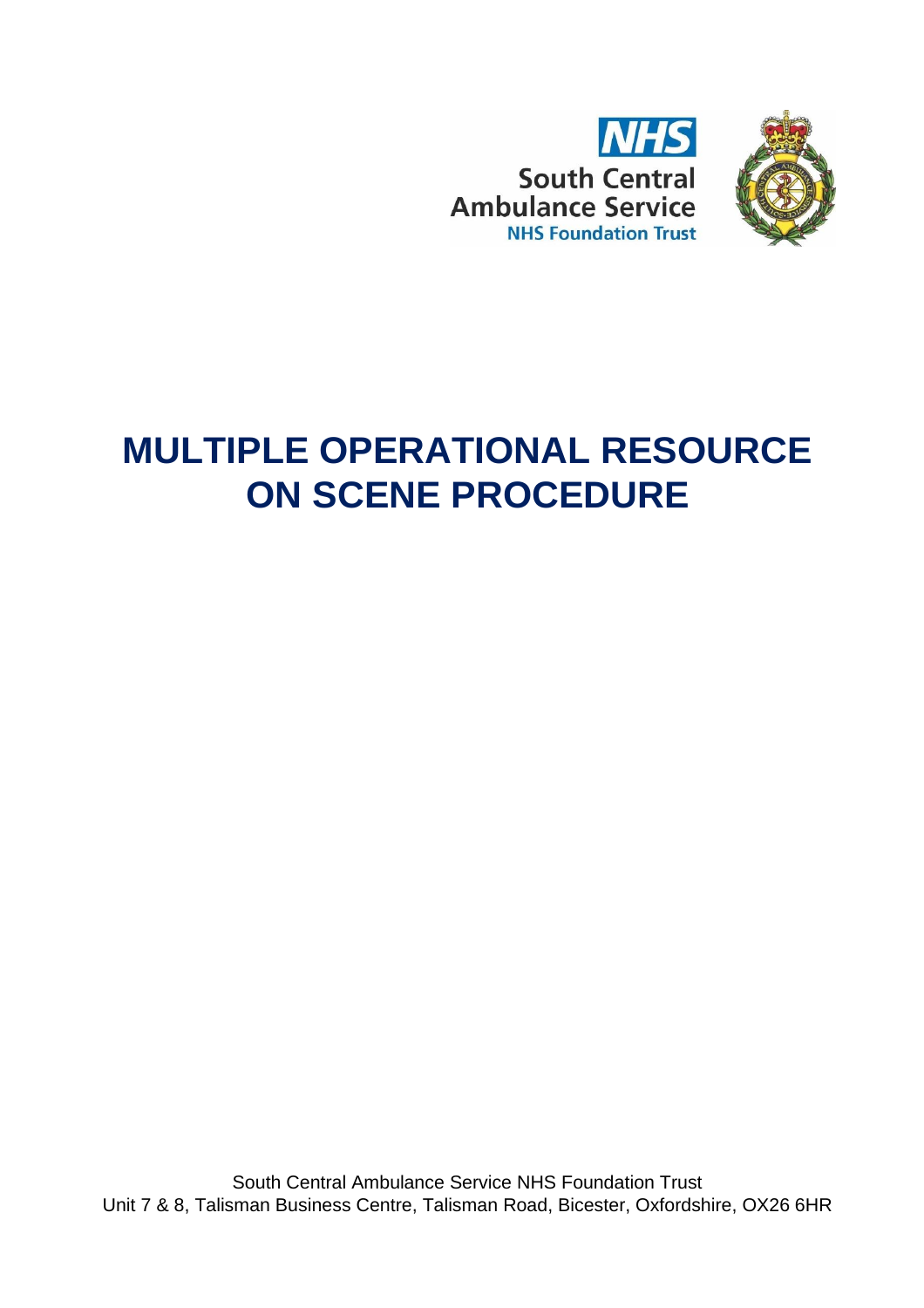## **DOCUMENT INFORMATION**

| Author:                                   | Neil Cook,<br><b>Head of Operations, South West</b>                                                                  |
|-------------------------------------------|----------------------------------------------------------------------------------------------------------------------|
| Consultation & Approval:                  | Staff Consultation Process (21 Days) from<br>07.03.2012<br>Governance Committee Board Ratification if<br>appropriate |
| This document replaces:                   | New procedure and guidance                                                                                           |
| <b>Notification of Procedure Release:</b> | <b>Staff Notice Boards</b><br><b>SCAS</b> internet & Intranet<br><b>Staff E-mail</b>                                 |
| <b>Equality Impact Assessment:</b>        | Stage 1 Assessment undertaken – no issues<br>identified                                                              |
| Date of Issue:                            | November 2018                                                                                                        |
| <b>Next Review:</b>                       | November 2023                                                                                                        |
| Version: 2                                | <b>Version 5</b>                                                                                                     |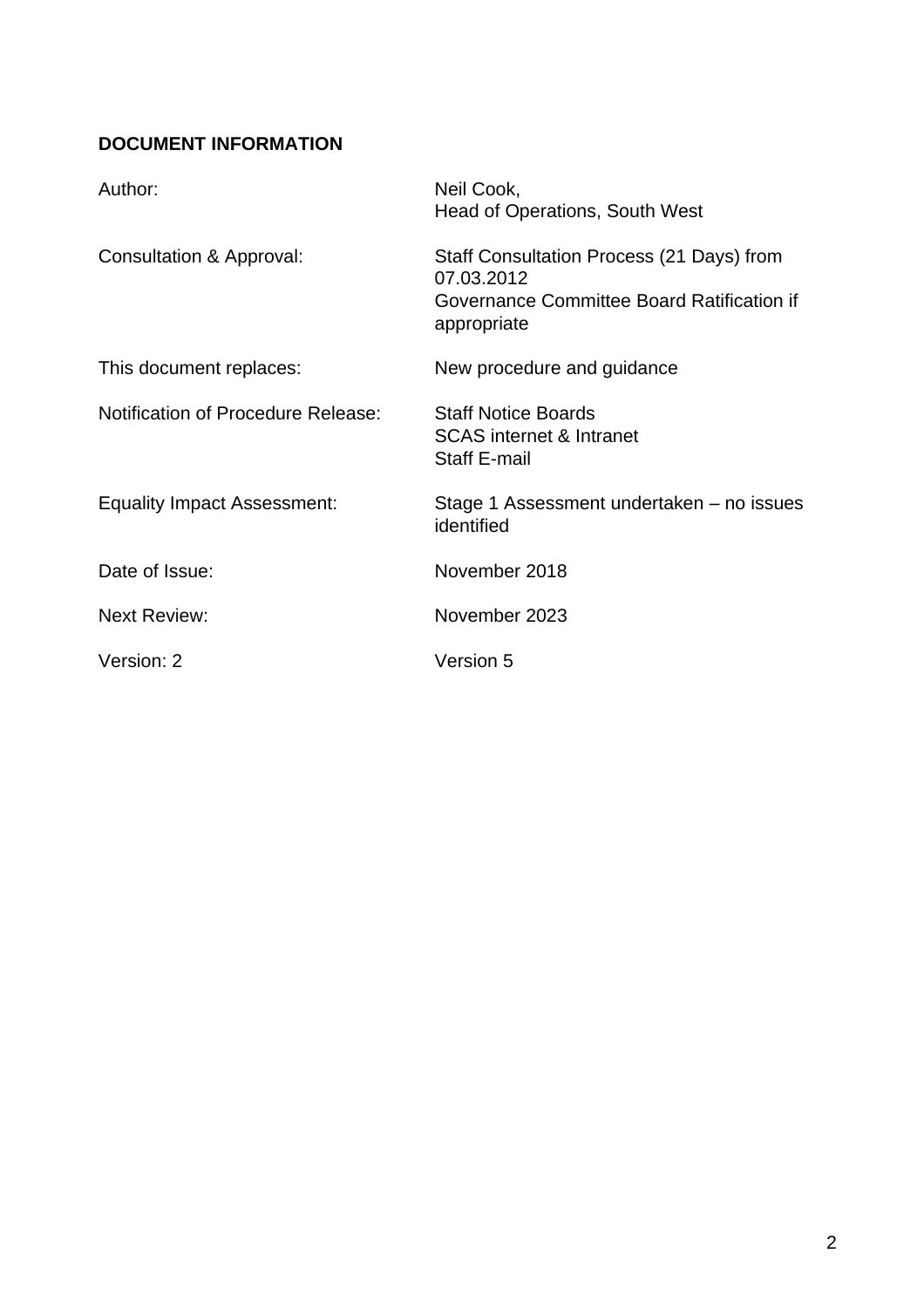# **Contents**

| Equality Impact Assessment Form Section Two: Full Assessment11 |
|----------------------------------------------------------------|
|                                                                |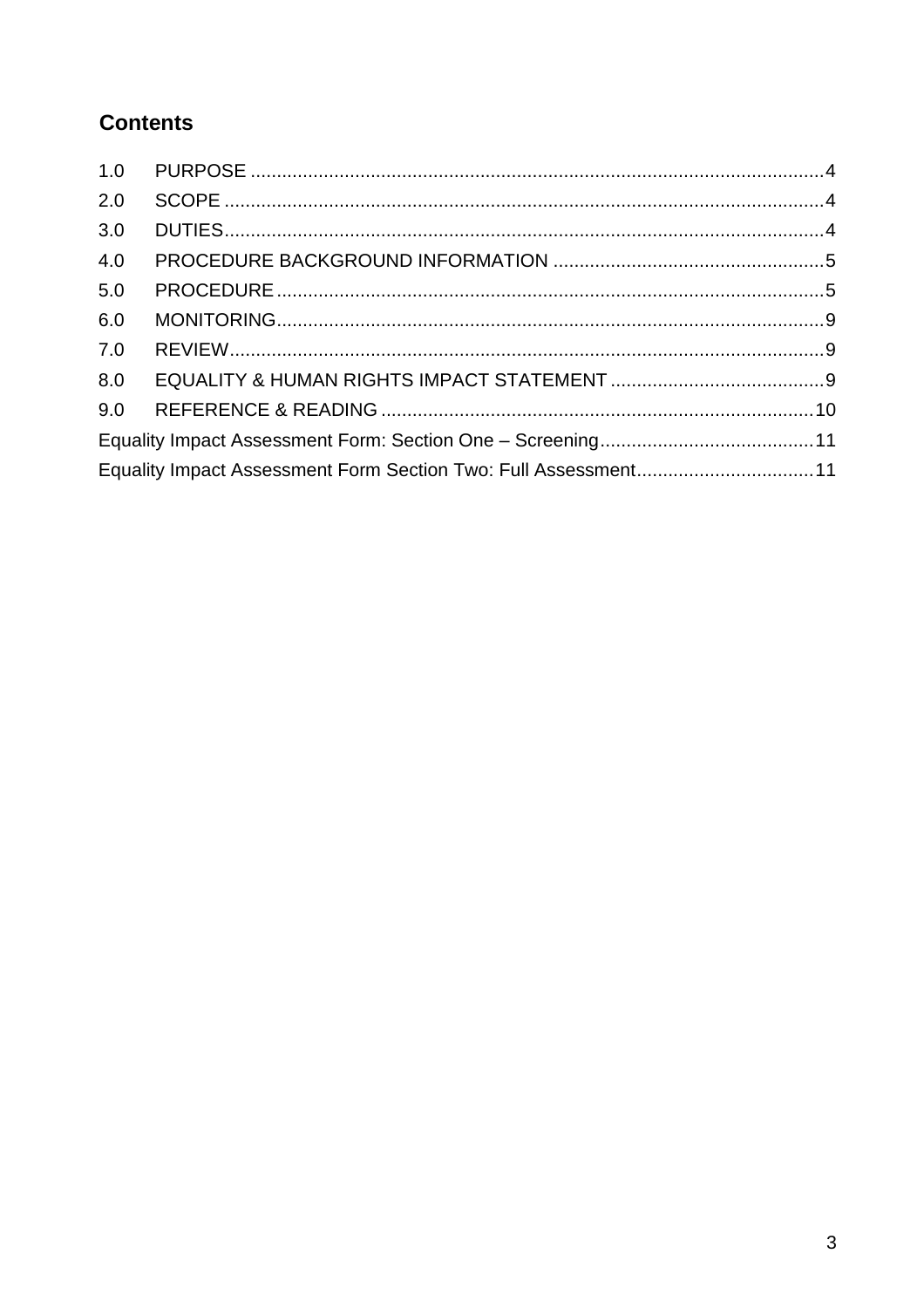## **MULTIPLE AMBULANCE RESOURCE ON SCENE PROCEDURE**

## <span id="page-3-0"></span>**1.0 PURPOSE**

1.1 The purpose of this procedure is to provide Operational and Emergency Operations Centre (EOC) staff with guidance to achieve a reduction, where clinically safe to do so, in the amount of time multiple operational responses are at scene together. This will release operational resources to improve patient care as well as improving operational performance.

## <span id="page-3-1"></span>**2.0 SCOPE**

2.1 This procedure applies to all South Central Ambulance Service NHS Trust (SCAS) Clinical and EOC staff including Operational Managers, Specialist Practitioners (SP), Paramedics, Trainee Associate Ambulance Practitioners (TAP), Associate Ambulance Practitioner (AAP), Emergency Care Assistants, Technicians, Ambulance Nurses, HART Operatives, BASICs Practitioners and Clinical Support Desk Clinicians.

## <span id="page-3-2"></span>**3.0 DUTIES**

3.1 It is the responsibility of all clinical staff to follow the guidance outlined within this procedure. If a prolonged period of time (20 minutes plus) is going to be spent at scene by a multiple resource that will not be conveying a patient, then the EOC should be informed with the reason for this and an estimated time when that resource will become available. At very busy times EOC may ask the resource to leave the scene to attend an emergency if it is safe clinically to do so.

3.2 **Chief Operating Officer** has Board level responsibility for the review and implementation of operational procedure and guidance within South Central Ambulance Service NHS Trust.

3.3 **Operations Directors and Assistant Director of EOC** have delegated responsibility for managing the strategic development and implementation of clinical and non-clinical operational policies and should apply this procedure throughout the Trust ensuring it is available to staff and adhered to.

3.4 **Head of Operations and EOCs** will be responsible to the Operations Directors and Assistant Director for EOC for the development of effective Trust wide policies and procedures. Specific responsibilities will include monitoring compliance of this procedure and the performance management of staff.

3.5 **Clinical Operational Managers and Control Managers** are responsible for implementing this procedure within the operational environment. They report to the Head of Operations /EOC and should make this procedure available to all staff within their departments. Clinical Operation Managers and Control Managers should read and fully understand this procedure with specific responsibility for monitoring all areas of this procedure and the performance management of staff against the procedure.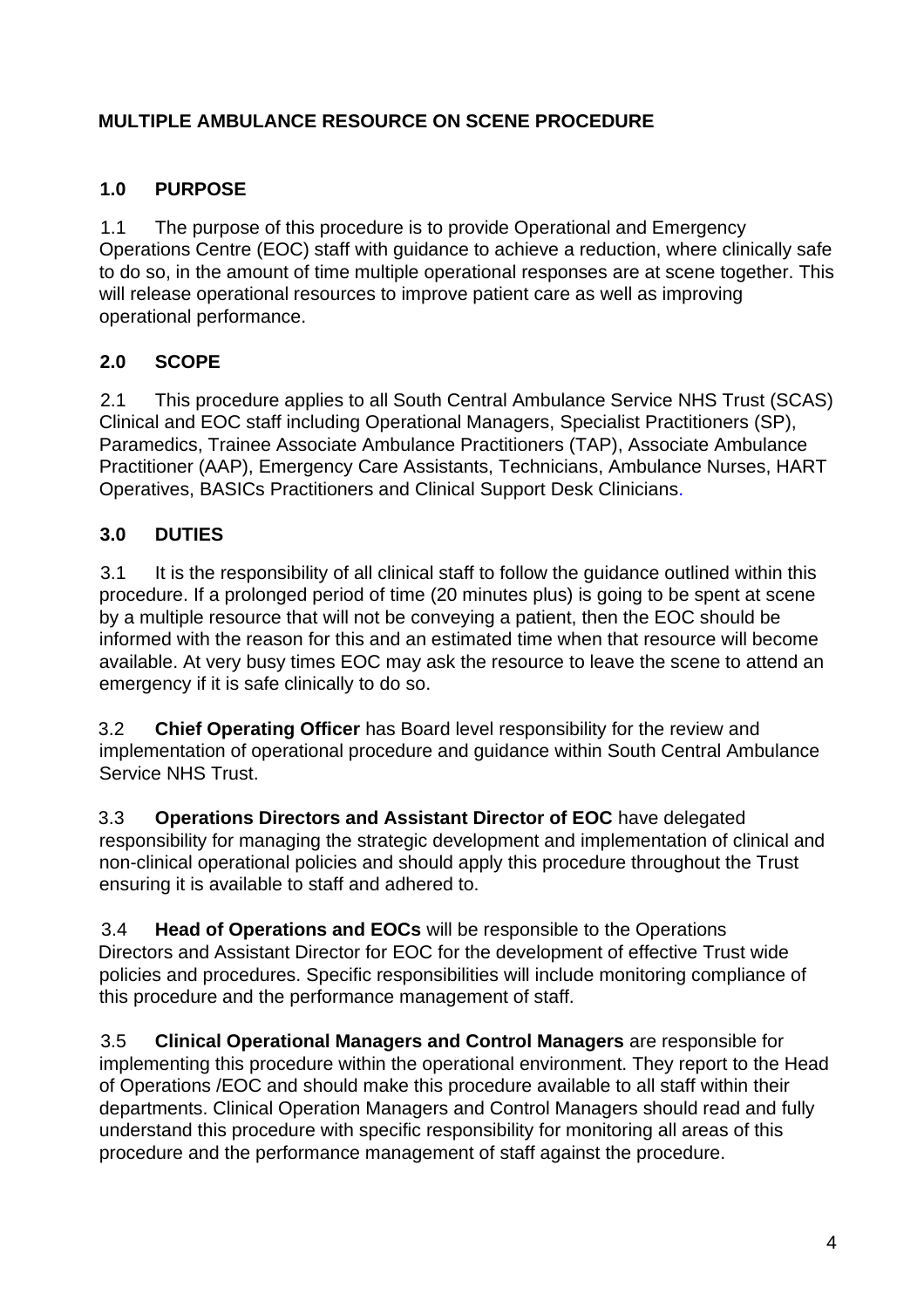3.6 **All Operational and EOC Staff** are required to read and adhere to this procedure when attending a scene with multiple resources in attendance. If a prolonged period of time is going to be spent at scene by multiple resources that will not be conveying a patient, then the EOC should be informed with the reason for this and an estimated time when that resource will become available.

3.7 This applies to all SCAS clinical staff including Operational Managers, EOC staff, Trainee Associate Ambulance Practitioners (TAP), Associate Ambulance Practitioner (AAP) Emergency Care Assistants (ECA), Technicians, Paramedics, Specialist Practitioners (SP), Ambulance Nurses, HART Operatives, BASICs Practitioners and Clinical Support Desk Clinicians.

## <span id="page-4-0"></span>**4.0 PROCEDURE BACKGROUND INFORMATION**

4.1 The Trust has been looking at various ways of improving patient care and operational performance within its existing operational resources. An audit of statistical information highlighted differences between Areas across the Trust in relation to the amount of time multiple operational resources were on scene without conveying a patient.

4.2 A review of Trust policies highlighted a need for guidance to both clinical and EOC staff regarding good practice when multiple operational resources were at the scene of an emergency incident.

4.3 The benefits of reducing the time that multiple resources are at scene are:

4.3.1 Quality of patient care improved by releasing ambulance/solo response vehicle (RRV) resource earlier to attend further deployments, therefore reducing the amount of time patients have to wait for an ambulance resource.

4.3.2 Reduction in the amount of overruns and meal breaks missed at busy times.

4.3.3 Increase in operational performance by increasing the amount of resources available.

4.4 The Trust recognises that there are always occasions that require an operational resource that will not convey a patient, providing assistance at a scene. This procedure is intended to give guidance to operational crews and EOC staff to manage this in the most effective way to optimise patient care.

# <span id="page-4-1"></span>**5.0 PROCEDURE**

5.1 The purpose of this procedure is to provide Operational and Emergency Operations Centre (EOC) staff with clinically safe guidance to achieve a reduction on the number of occasions and in the amount of time multiple operational resources spend 'on scene'. This will release operational resources to improve both patient care and operational performance, whilst improving the efficiency of our resource management.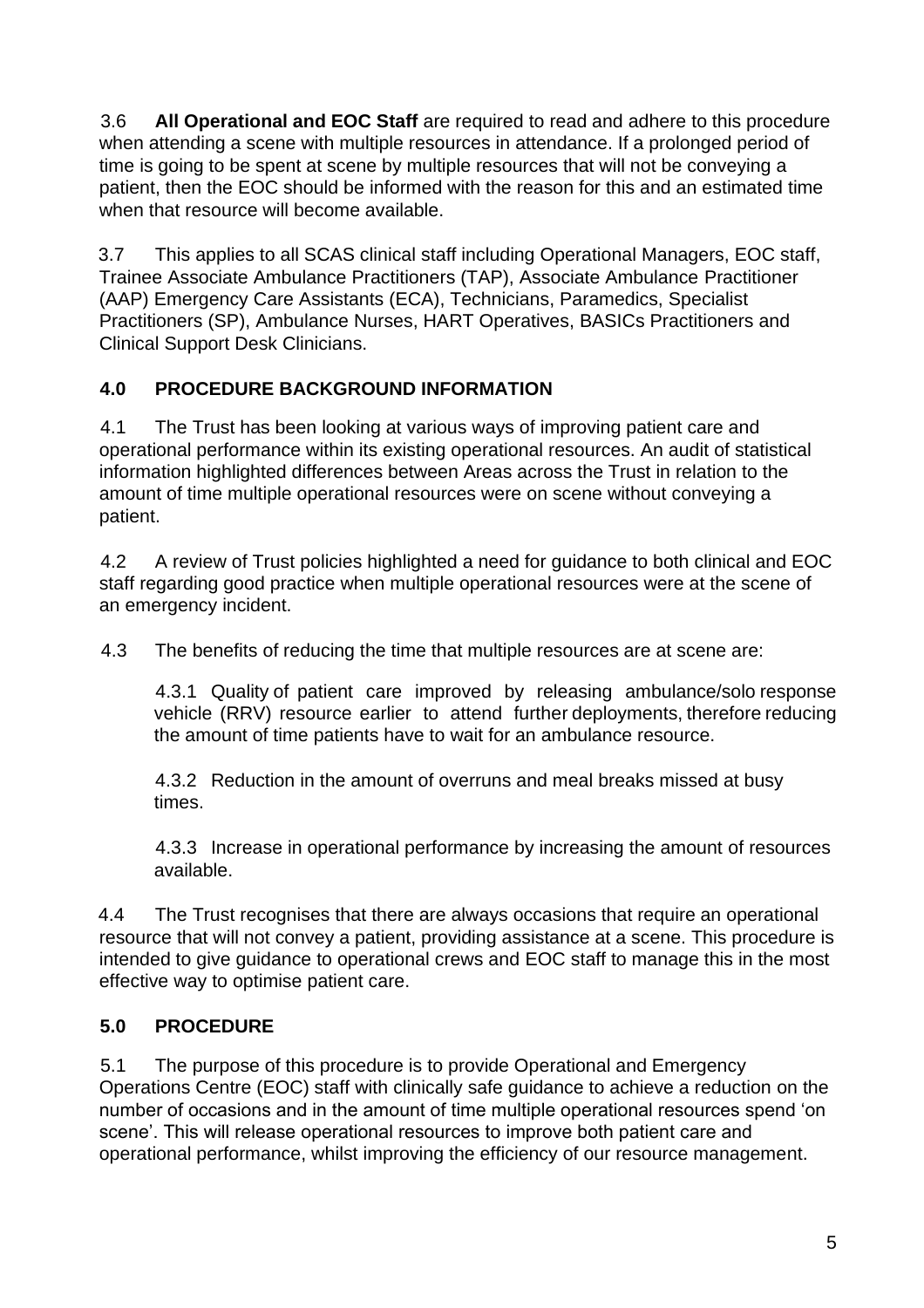5.2 The introduction of the Ambulance Response Programme identifies the need for Automatic back up for Solo Response Vehicles to be based on the 'Nature of call' and Call Categories which links directly with the EOC Standing Operational Procedures for the dispatch of 'back up' to Solo Response vehicles. It is deemed appropriate that Automatic 'back up' must be sent for SRVs and/or resources not demonstrating the appropriate skill level for the nature of call for the following event types:

- Adult and Paediatric Cardiac arrests
- Chest pain of possible cardiac origin
- Acute Stroke Symptoms
- Acute neurological Symptoms
- Meningitis Symptoms
- Obstetric Emergencies
- Acute respiratory distress
- Fitting continuously (status Epilepticus) or
- First fit & still fitting at the time of the call
- **Unconscious**
- Significant Trauma
	- o Gunshot/stab wounds to head /neck/torso
	- o Drowning
	- o Electrocution
	- o Hanging
	- o High speed motorcyclist/cyclist collisions
- RTC
	- o Patient Trapped
	- o Patient Ejected from vehicle
	- o High Mechanism Crashes
	- o Pedestrian hit at 20mph or more

In all event Categories, including those above, that a registered Clinician has the ability knowledge and training to provide information directly to the EOC as to whether, having attended the scene, the requirement for 'back up' remains.

Consideration should also be given to the skill mix attending the patient in case Paramedic skills are required at the scene.

For all other incidents the EOC will wait for an update from the responding SRV to request a transporting vehicle.

5.3 SP/SRV - Once they have completed their clinical assessment and are happy that they do not require an additional operational resource, they should contact EOC at the earliest opportunity and inform them that they do not require additional backup.

If back up is required, then a status request should be sent from the Tetra hand portable to request back up. This should be confirmed through verbal communication with EOC to confirm the type of response and clinical level required (i.e. Clinical or DECA crew).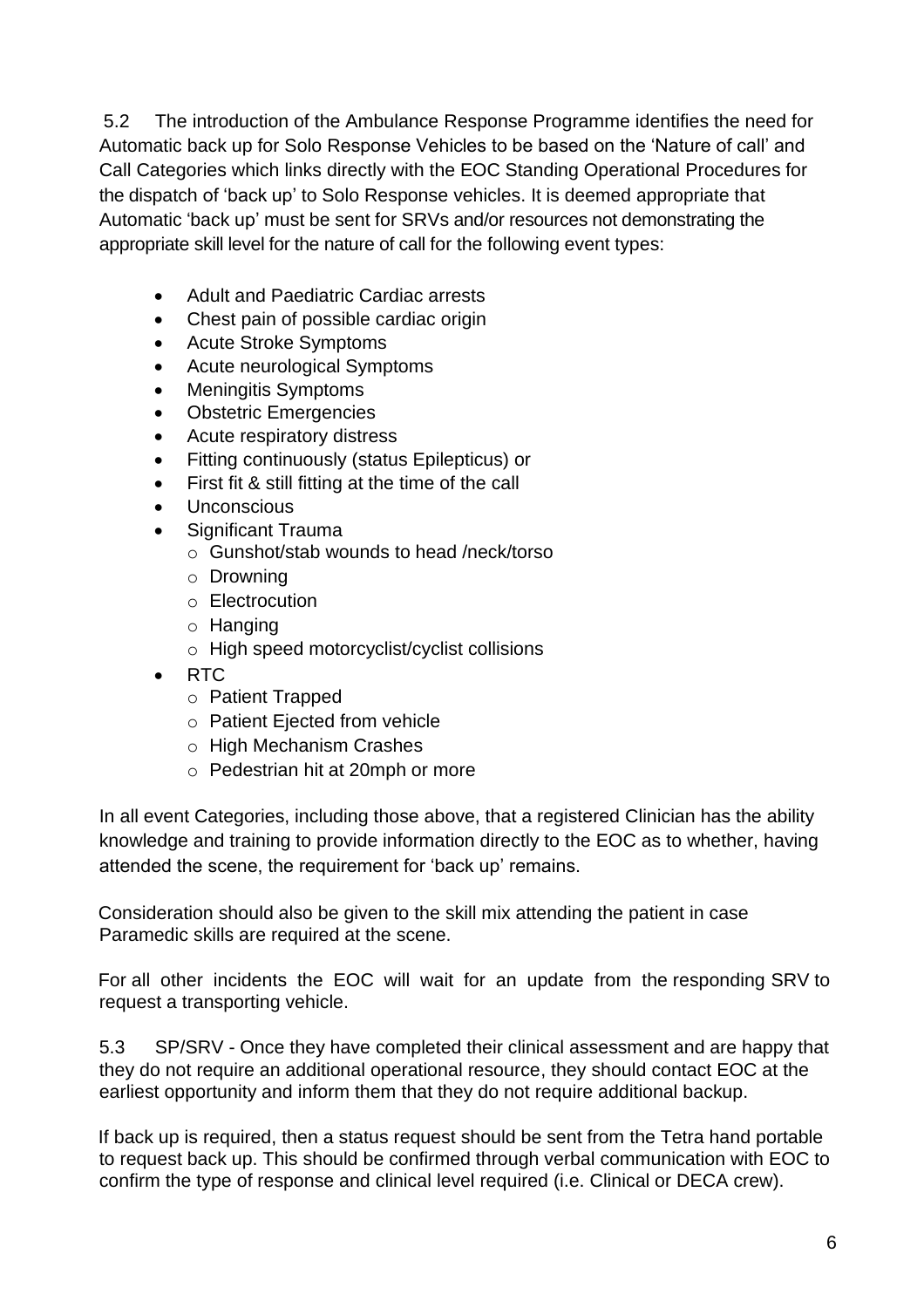If an immediate response is required due to the patients presenting condition being time critical EOC must be informed immediately. EOC will then allocate the next closest resource to the incident.

5.4 Operational Staff who will not be conveying a patient, or treating a patient at the scene, should book 'clear' and become available as soon as it is clinically safe to do so, utilising the appropriate codes. This may be facilitated via EOC dispatch or attending operational commanders.

5.5 If multiple resources are attending a patient then the first operational resource on scene should complete the relevant sections of the Patient Care Record (PCR)/ Electronic Patient Report form (EPR), if appropriate, identifying any observations or treatments they have undertaken prior to booking clear.

When the second or conveying resource is allocated the call, the Patient Record will be transferred or be available to be accessed, by this resource to update and complete enroute to the relevant Treatment Centre. The clinical handover must be completed as efficiently as possible to allow the release of the first resource on scene.

5.6 If a prolonged period of time (20 minutes after the second ambulance response has arrived) is going to be spent at scene by a multiple operational resource which will not be conveying a patient, then the EOC **must** be informed with the reason for this and an estimated time when that resource will become available. This information should be recorded within the CAD Incident Record.

5.7 **Parking at Scene:** It has become apparent that on a number of occasions the RRV/SP/DCA on scene has been blocked in by the second resource thereby preventing the first resource from leaving the scene.

Care should be taken to avoid blocking in any operational resource if feasible to do so, thus allowing the DCA/RRV to book clear and leave the scene for further deployments without delay.

5.8 **Ambulance Equipment:** If the patient's condition allows, the first on scene vehicle should contact EOC with the specific ambulance equipment (including specialist resource, i.e. bariatric, HART, required to manage the patient/s. This will be passed to the supporting resource. Alternatively, EOC can provide the supporting vehicle with the call sign and ISSI number of the attending vehicle to facilitate communication via Tetra.

- 5.9 The second attending resource, whether DCA/RRV, should attend the patient with their r e q u e s t e d equipment so allowing the first response to exchange equipment and restock and book available once a patient handover has taken place.
- 5.10 If the patient's clinical condition requires the operational crew to stay at scene until the SP arrives, the EOC must be informed and the reasons for the crew to stay at scene entered into the CAD Patient Record. As soon as the SP arrives, a patient handover will take place and agreement reached regarding transportation. If not required, the operational crew should book available immediately.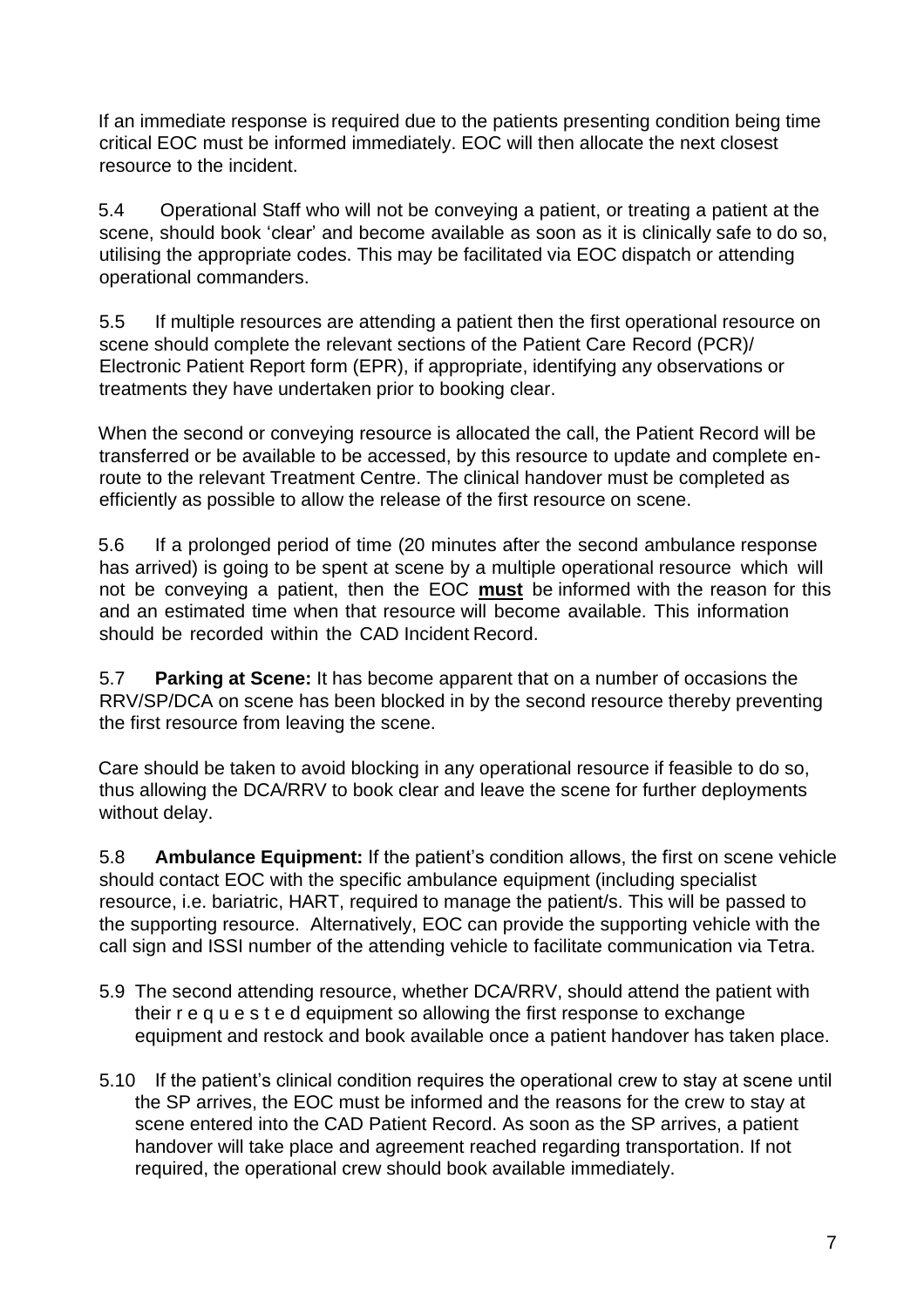- 5.11 **Specialist Practitioner (SP) Called:** Under normal circumstances all calls that the crew believe are suitable for an SP should be passed to the Urgent Care Desk (UCD) (between 0600 and 0200) and the Clinical Support Desk (CSD) (0200-0600) for consideration if available. If the UCD/CSD clinician deems that the call is appropriate, then the crew should clear ASAP. A full clinical handover should be passed to the UCD/CSD Clinician, if appropriate then the crew leaving the scene can contact the responding SP and give them a clinical handover. This should be completed through a recorded line or via phone patch from the CSD/EOC. It is vital that a correctly filled EPR is available for the attending Specialist Practitioner.
- 5.12 If the patient's clinical condition requires the operational crew to stay at scene until the SP arrives, the EOC must be informed and the reasons for the crew to stay at scene entered into the CAD Patient Record. As soon as the SP arrives, a patient handover will take place and agreement reached regarding transportation. If not required, the operational crew should book available immediately.

5.13 **Additional Paramedic/SP/Band 4 Clinician travels to hospital:** There are occasions on clinical grounds for additional operational staff are required to travel with the patient to Hospital Emergency Departments, either as support or as the lead clinician. In this situation the clinician must travel with the ambulance and not follow behind in their vehicle if additional clinical support is required.

5.13.1It is suggested that the least clinical member to drive the RRV/DCA to hospital under normal road conditions, not using Emergency audible/visual warning devices.

5.13.2If a vehicle is left on scene because additional assistance is required in the rear of the ambulance, the following will apply:

EOC must be informed and confirm that the ambulance can take the single person back to their vehicle.

EOC should consider arranging for a Team Leader, Officer/Manager to return the staff member back to their vehicle. If the journey time exceeds 15 minutes, especially during periods of high demand. This will allow the DCA to be deployed when it comes available.

- 5.14 **HIOWAA & TVCAAT Helicopters:** The senior clinician on the aircraft, where the patient's condition allows, can stand-down operational resources/BASICs etc. (To be reviewed in line with progression of this resource).
- 5.15 **EOC: Multiple Patients Incidents:** Will monitor the amount of time that multiple resources are on scene. If the EOC does not receive an **ETHANE** update from the scene of a multiple resourced incident within 10 minutes of the time the second resource arrived on scene, they should contact the crews concerned and ask for an update. EOC should record all reasons for prolonged double resourcing at scene in the CAD Patient/Incident record.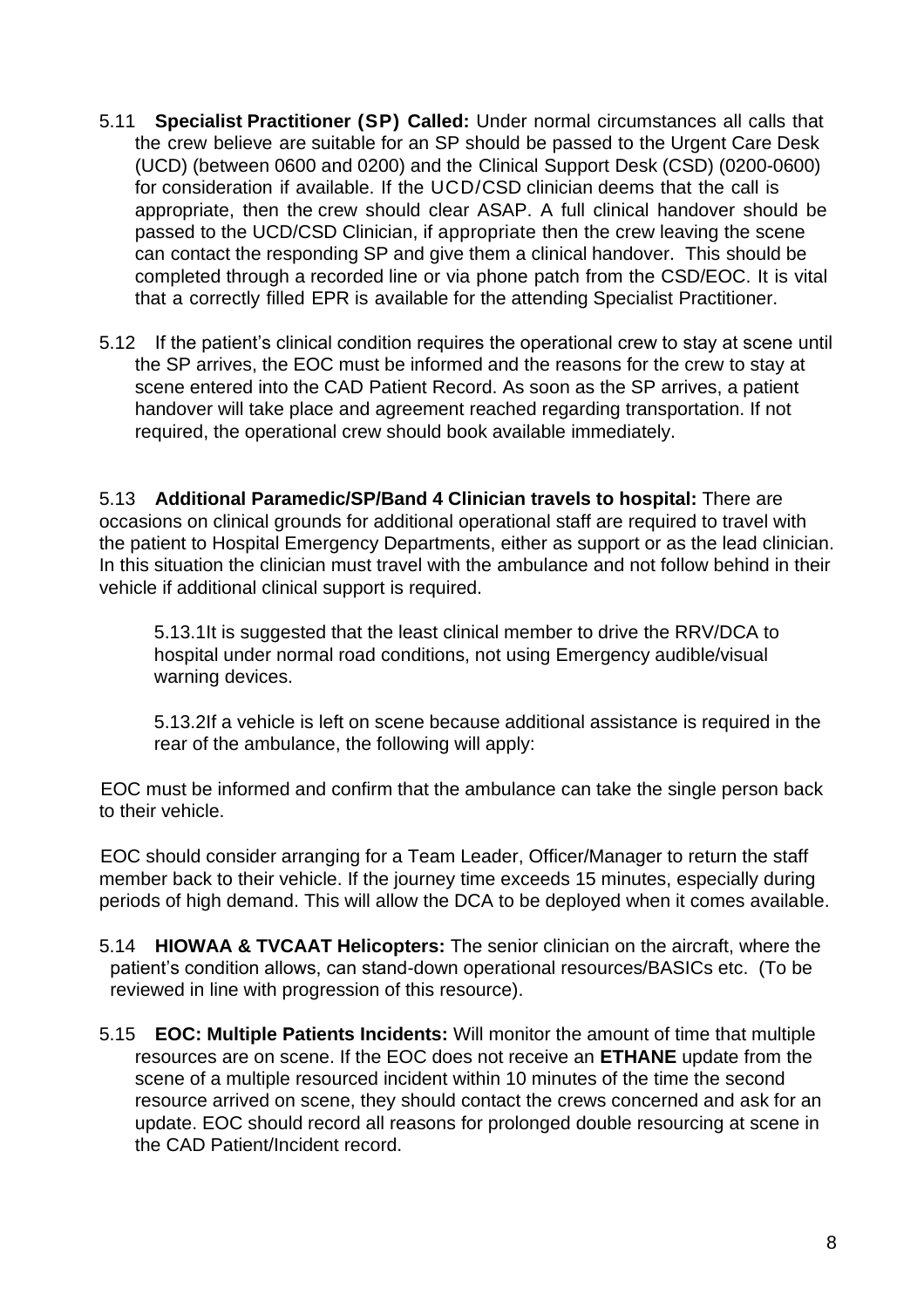5.16 The EOC should send a Team Leader or Manager to all emergency incidents where more than four DCA/RRV resources have been asked to attend. A management resource should also be sent to any receiving hospital with more than three ambulances from the same incident. This is to support ambulance crews at scene and to assist in a smooth turn around at hospital.

## <span id="page-8-0"></span>**6.0 MONITORING**

6.1 The monitoring of this procedure will be through the Area Performance Management Framework at levels 1, 2 and 3.

6.2 The Operations Directors will be jointly responsible to delegate a Head of Operations to carry out a yearly review of this procedure and will provide a report to the Performance Management Group (level 3) and the Operational Procedure Review Group which will include:-

6.2.1 Review of the procedure to see that it is still current and does not need updating.

6.2.2 Statistical data of compliance at Station and Divisional level. 6.2.3 Number of Datix relating to the procedure 6.2.4 Number of disciplinary issues relating to non-compliance of the procedure.

6.3 Any action plans developed to improve this procedure will be monitored by the Performance Management Framework at levels 1, 2 and 3 for effectiveness.

## <span id="page-8-1"></span>**7.0 REVIEW**

7.1 This procedure will be reviewed on an annual basis or sooner in the light of any changes in guidance and guidelines to which the Trust must adhere.

### <span id="page-8-2"></span>**8.0 EQUALITY & HUMAN RIGHTS IMPACT STATEMENT**

8.1 The Trust is committed to promoting positive measures that eliminate all forms of unlawful or unfair discrimination on the grounds of age, marital status, disability, race, nationality, gender, religion, sexual orientation, gender reassignment, ethnic or national origin, beliefs, domestic circumstances, social and employment status, political affiliation or trade union membership, HIV status or any other basis not justified by law or relevant to the requirements of the post.

8.2 By committing to a procedure encouraging equality of opportunity and diversity, the Trust values differences between members of the community and within its existing workforce, and actively seeks to benefit from their differing skills, knowledge, and experiences in order to provide an exemplary healthcare service. The Trust is committed to promoting equality and diversity best practice both within the workforce and in any other area where it has influence.

8.3 The Trust will therefore take every possible step to ensure that this procedure is applied fairly to all employees regardless of race, ethnic or national origin, colour or nationality; gender (including marital status); age; disability; sexual orientation; religion or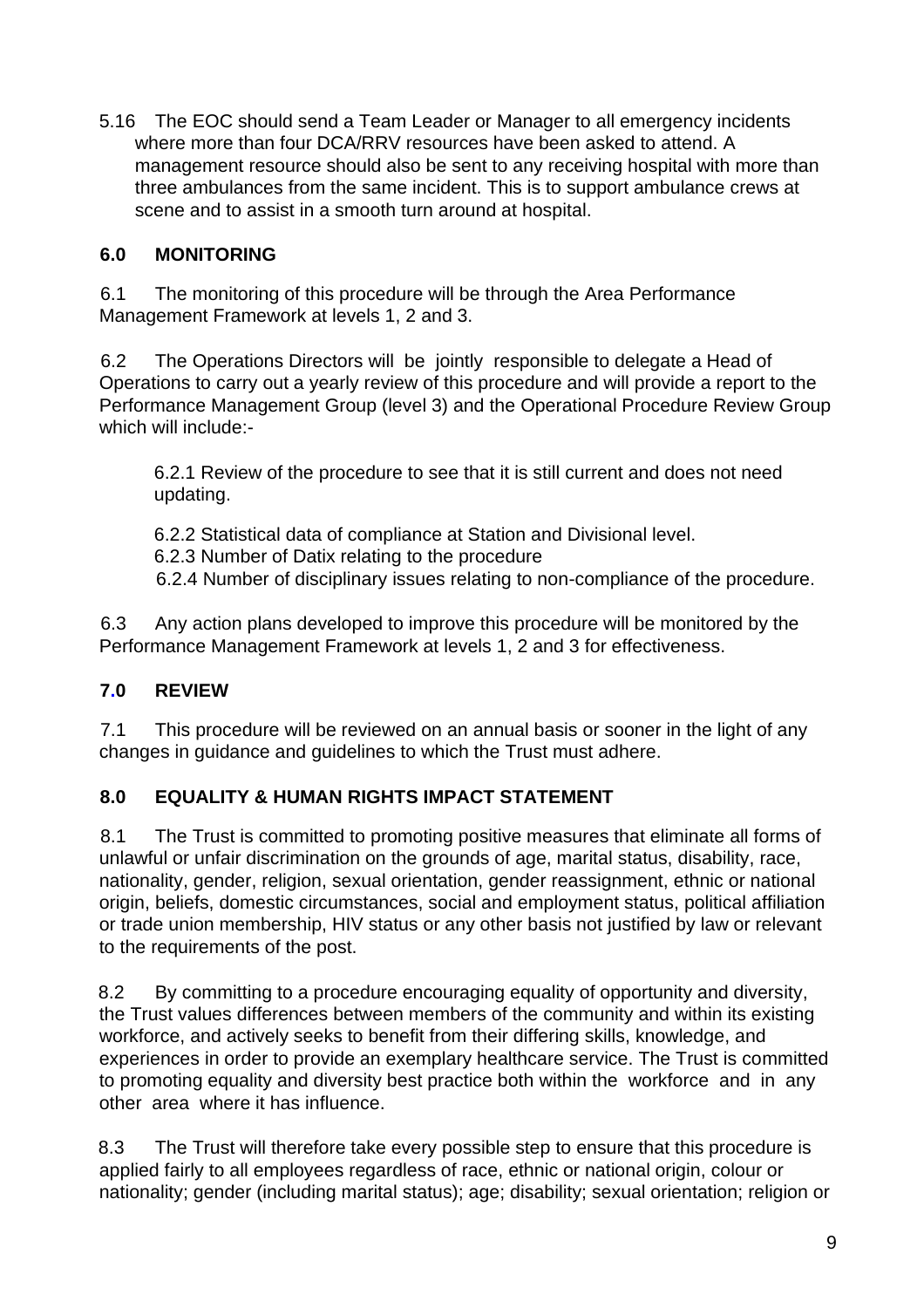belief; length of service, whether full or part-time or employed under a permanent or a fixed-term contract or any other irrelevant factor.

8.4 Where there are barriers to understanding e.g. an employee has difficulty in reading or writing or where English is not their first language, additional support will be put in place wherever necessary to ensure that the process to be followed is understood and that the employee is not disadvantaged at any stage in the procedure. Further information on the support available can be sought from the Human Resource Department.

## <span id="page-9-0"></span>**9.0 REFERENCE & READING**

- Risk Management Strategy
- Adverse Incident and Reporting & Investigation Procedure
- Patient Clinical Records Procedure
- Emergency Care Practitioners Procedure
- Care Pathway Procedure
- Control Standing Operational Procedures
- JRCALC Guidelines
- Trust Job Description
- Trust's Transport of Patients by Solo Response Vehicles
- EOC immediate RRV back up procedure.